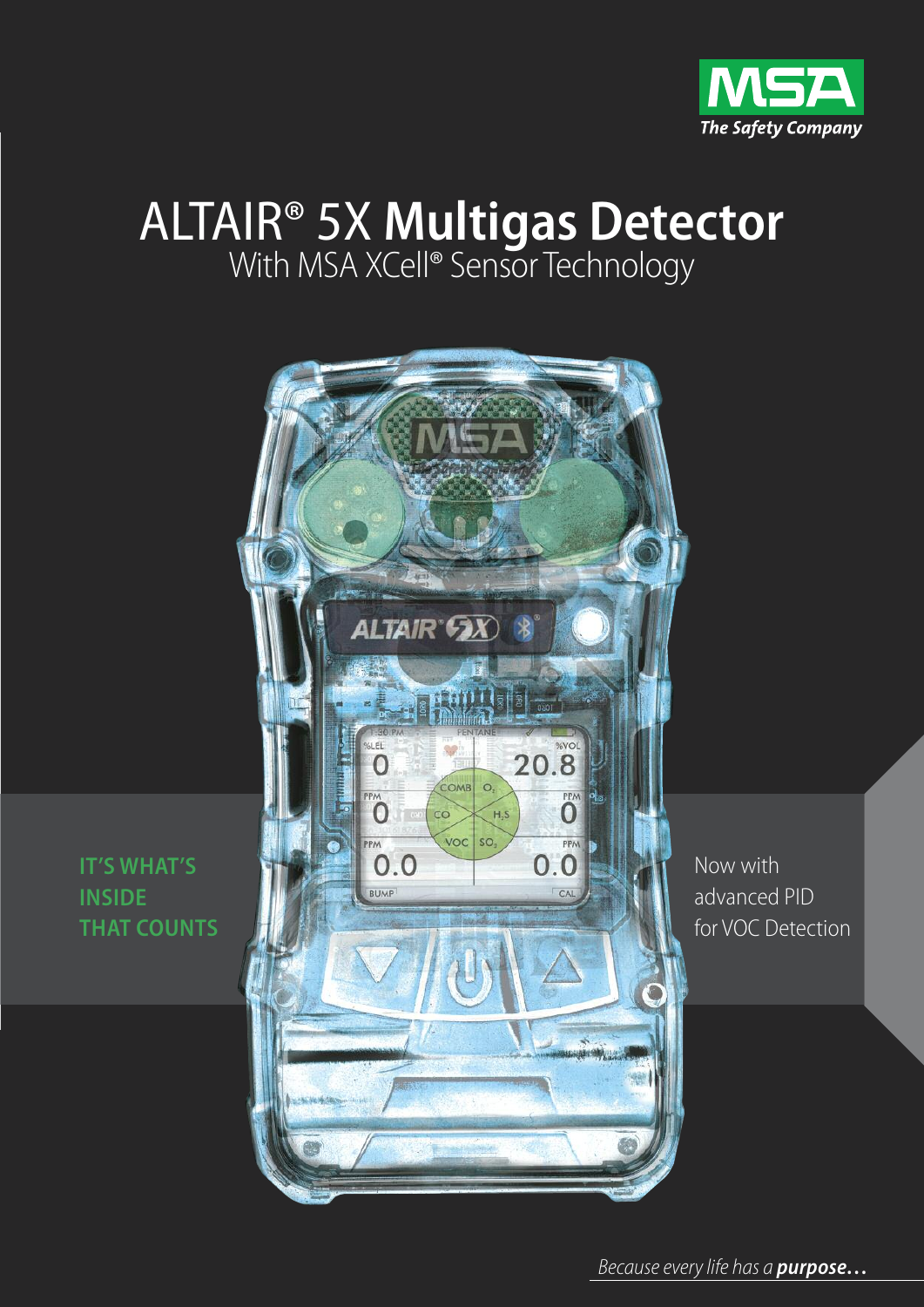# **IT'S WHAT'S INSIDE THAT COUNTS**

WORKERS who face potentially hazardous situations deserve the best protection available. At MSA, we work tirelessly to build smarter, better gas detection instruments upon which people of the world rely. First we introduced MSA's advanced technology with the ALTAIR 4X Multigas Detector with XCell Sensors. Now we're proud to offer the most advanced sensor technology available in a six-gas portable instrument: *The ALTAIR 5X Multigas Detector with XCell Sensor Technology and PID option.*

#### **Built upon Durability**

The ALTAIR 5X Multigas Detector for combustible gases in % LEL and/or % volume range, O<sub>2</sub> and toxic gas detection is as tough and functional as it looks. A rugged, rubberized polycarbonate housing provides unsurpassed durability, including the ability to survive a 3-meter drop. Inside, a field-proven integral pump provides consistent gas flow without the problems of externallyattached components. Ergonomic design, glove-friendly buttons and high-contrast display make the ALTAIR 5X Multigas Detector easy to use for all applications.

#### **Powered by Performance**

Toughness and durability are only part of the story. The real strength of the ALTAIR 5X Multigas Detector comes from state-of-the-art sensor technology. By miniaturizing sensor-controlling electronics and placing them inside the sensor itself, MSA XCell Sensors offer superior stability, accuracy, repeatability and a typical life more than double the industry average.

MSA XCell Sensors are a breakthrough in chemical and mechanical sensor design, enabling faster response and span calibration times, saving you time, calibration gas, maintenance costs and in turn, money. But most importantly, saving seconds in response time can also mean saving lives. In addition to MSA XCell Sensors, the ALTAIR 5X can be equipped with advanced PID options for VOC detection. Our wide variety of IR sensors covers many gases and ranges including CO<sub>2</sub>.

### **Flexibility & Connectivity to Meet Your Needs**

MSA's ALTAIR 5X Multigas Detector is configurable with either high-resolution color or monochrome LCD display with 18 built-in languages. MSA's Logo Express® Service is available to customize the color display. Interchangeable plug-and-play slots for MSA XCell Sensors indicated means up to six gases can be monitored simultaneously.

The ALTAIR 5X is fully compatible with the MSA GALAXY GX2 Automated Test System and MSA Link™ Pro and MSA Link Software to efficiently manage your entire fleet.





**ADDINg MICROELECTRONICS** inside the sensors provides more control and higher performance than previous generations.



**MSA XCELL SENSORS** are a breakthrough in chemical and mechanical sensor design, enabling faster response and span calibration times.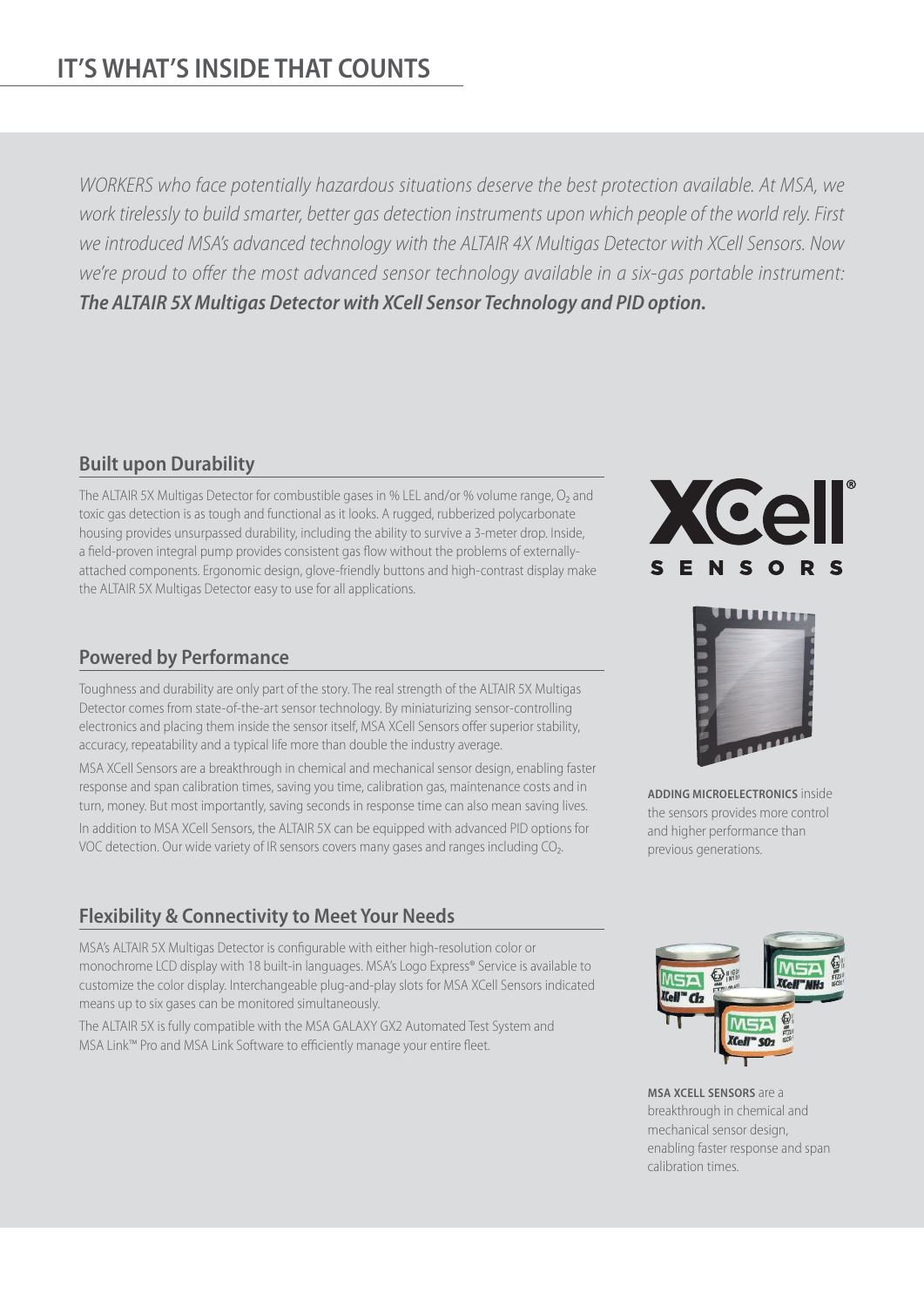# Save Time, Save Money, Save Lives

#### **Building upon decades of sensor design experience, MSA has revolutionized sensor technology with design breakthroughs that improve performance.**

- XCell exotic SO<sub>2</sub>, NO<sub>2</sub>, Cl<sub>2</sub> and NH<sub>3</sub> Sensors for expanded monitoring applications
- Sensor response and clear times in less than 15 seconds for most common sensor configurations
- Bump test in less than 15 seconds for most common sensor configurations
- Span calibration time of 60 seconds for most common sensor configurations
- Greater signal stability and repeatability under changing or extreme environmental conditions
- All XCell Sensors are capable of plug-and-play installation for easy reconfiguration

#### **With reliable, extended-life XCell Sensors, there's no need to replace sensors after 2 years.**

- Typical life greater than 4 years for Combustible, O<sub>2</sub>, CO/H<sub>2</sub>S (and variants), CO/NO<sub>2</sub>, CO-HC and SO<sub>2</sub> sensors
- Typical life greater than three years for NH<sub>3</sub> and Cl<sub>2</sub> sensors
- Combustible sensor proprietary operating mode helps maintain poison-resistance throughout sensor life
- End-of-sensor-life warning gives advanced notice to user, reducing service outages

**3-year back-to-back instrument warranty includes LEL, O₂, CO, H₂S, SO₂, NO₂ XCell and IR sensors**

**2-year warranty on NH₃ and Cl₂; minimum 12-month warranty on other sensors**

### Count on the ALTAIR 5X Multigas Detector

Exclusive MotionAlert™ and InstantAlert™ features make the ALTAIR 5X Multigas Detector ideal for applications such as confined space monitoring. **MotionAlert** activates when a user becomes disabled and motionless, quickly alerting others as to the disabled user's location. And with a simple push of a button, **InstantAlert** enables users to manually warn others of potentially hazardous situations.

The ALTAIR 5X is the Long-Life leader. To prove it, the instrument comes with a full 3-year warranty,\* an entire year longer than the industry average, so that you can depend upon the ALTAIR 5X to withstand the punishment that other portable gas detectors can't.



#### Online Product Simulator



Feel free to use ALTAIR 5X Multigas Detector simulator that takes viewers through instrument operation. This tool, available in several languages, is found at http://webapps.msanet.com/altair5xsimulator/default.aspx.

Find all our simulators at http://webapps.msanet.com/gasdetectionsimulators/.

\* 3-year warranty is for most common sensor configurations.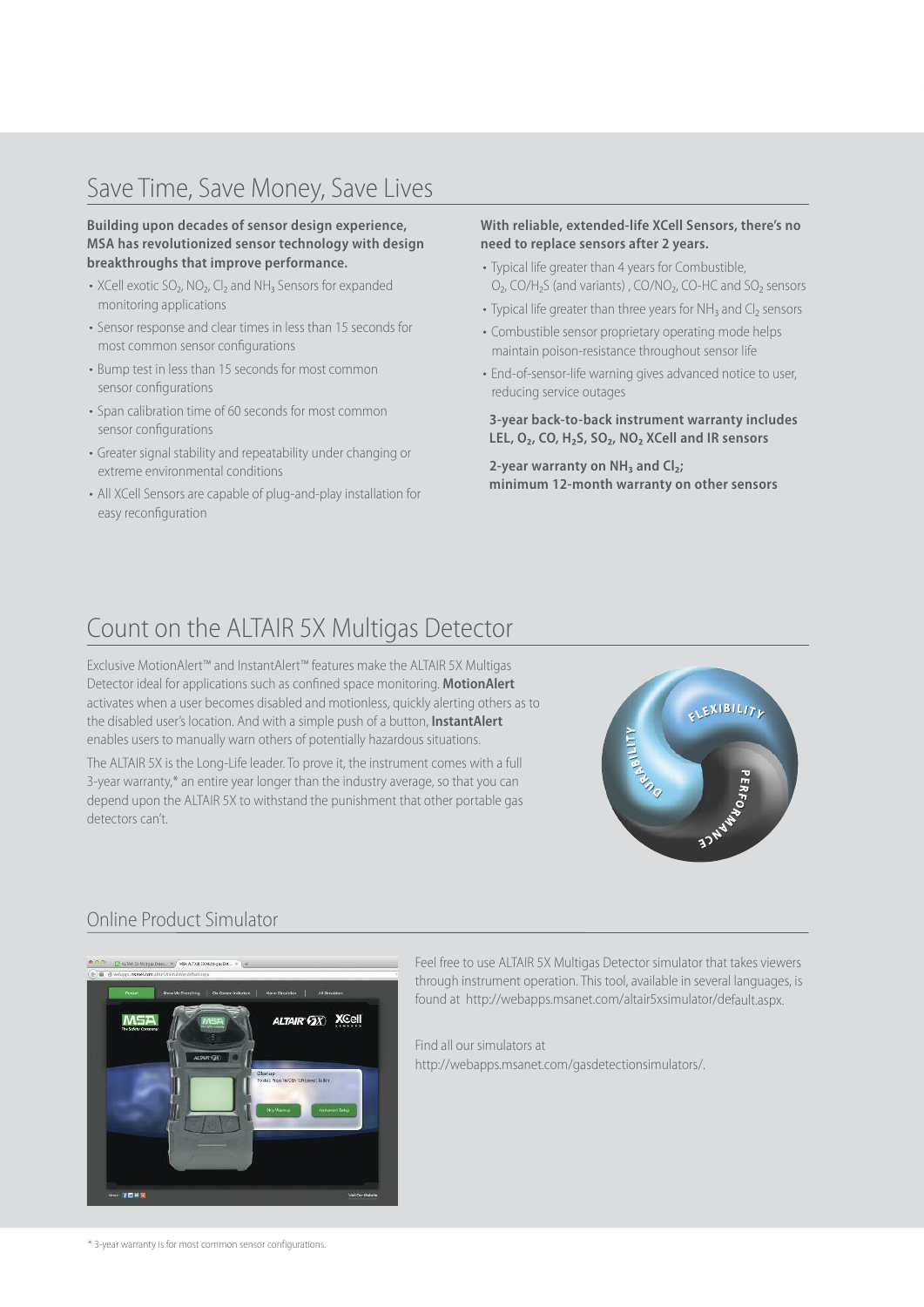# ALTAIR 5X **Multigas Detector Features**





MSA*safety.*com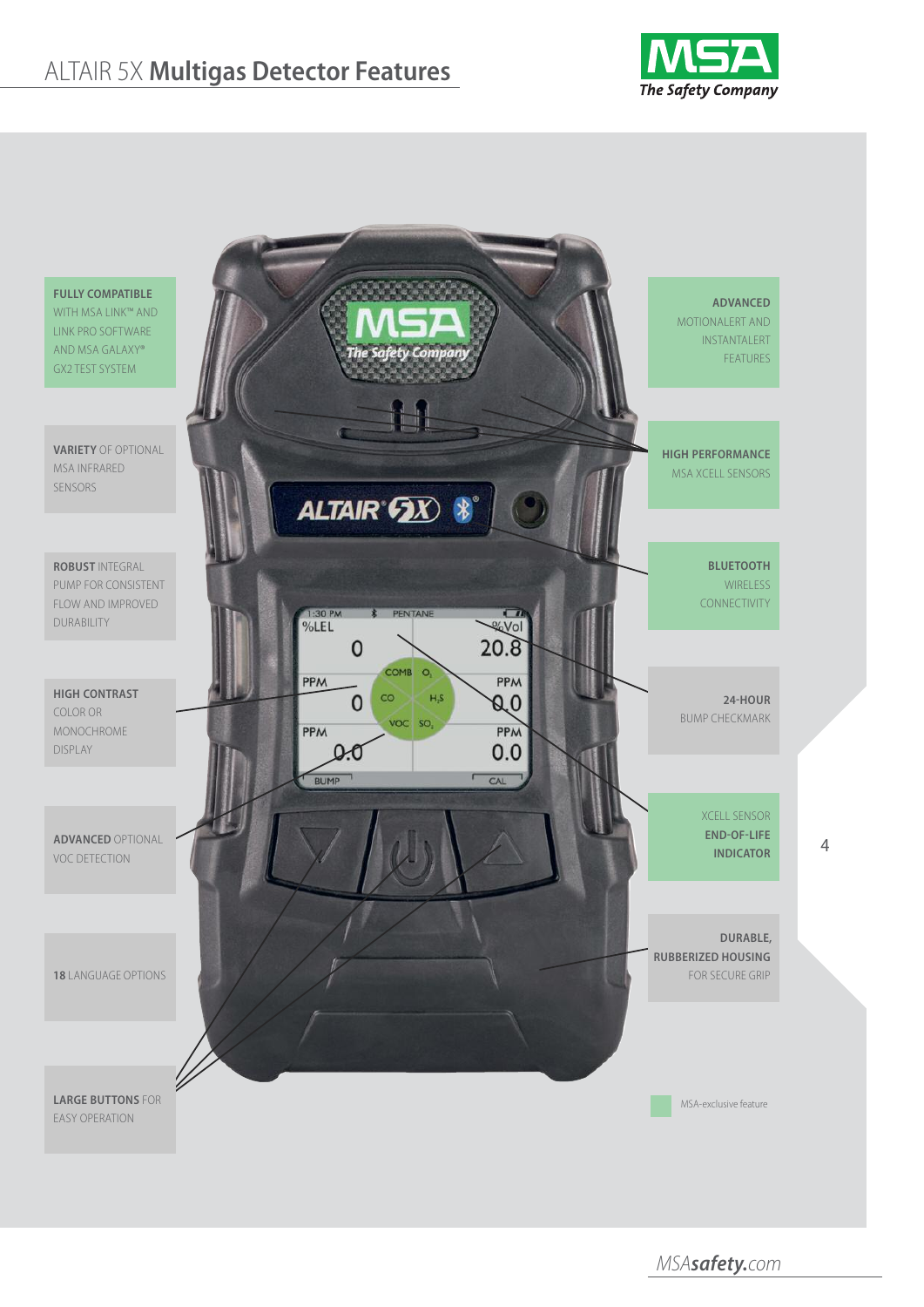

## Complete Solutions

The ALTAIR 5X Detector with advanced PID (photoionization) sensor options sets the gas detection bar even higher to meet evolving and diverse needs for VOC detection. PIDs are required tools not only for industrial hygiene, HazMat and specialized detection applications, but are increasingly a key element for safety teams and industrial operations. The unmatched durability of the ALTAIR 5X with advanced XCell Sensor technology is now combined with PID to provide a complete platform for users around the world. What's more, PID instrument data can now seamlessly integrate into MSA's proven fleet management infrastructure.



# Bluetooth Wireless Technology

By incorporating Bluetooth as a standard feature, MSA brings the benefits of wireless safety to everyone.

By downloading the free MSA Portable Instrument APP available in multiple languages, from Google Play, any compatible Android device becomes an enhanced safety and productivity tool when paired with the ALTAIR 5X.

- Get gas detection readings and man-down alerts
- Configure instruments remotely
- Automate gas detector records and events
- Drive greater productivity and greater workflow efficiency
- Achieve supervisory awareness of worker safety
- Send gas alarms via text or email





5

MSA*safety.*com